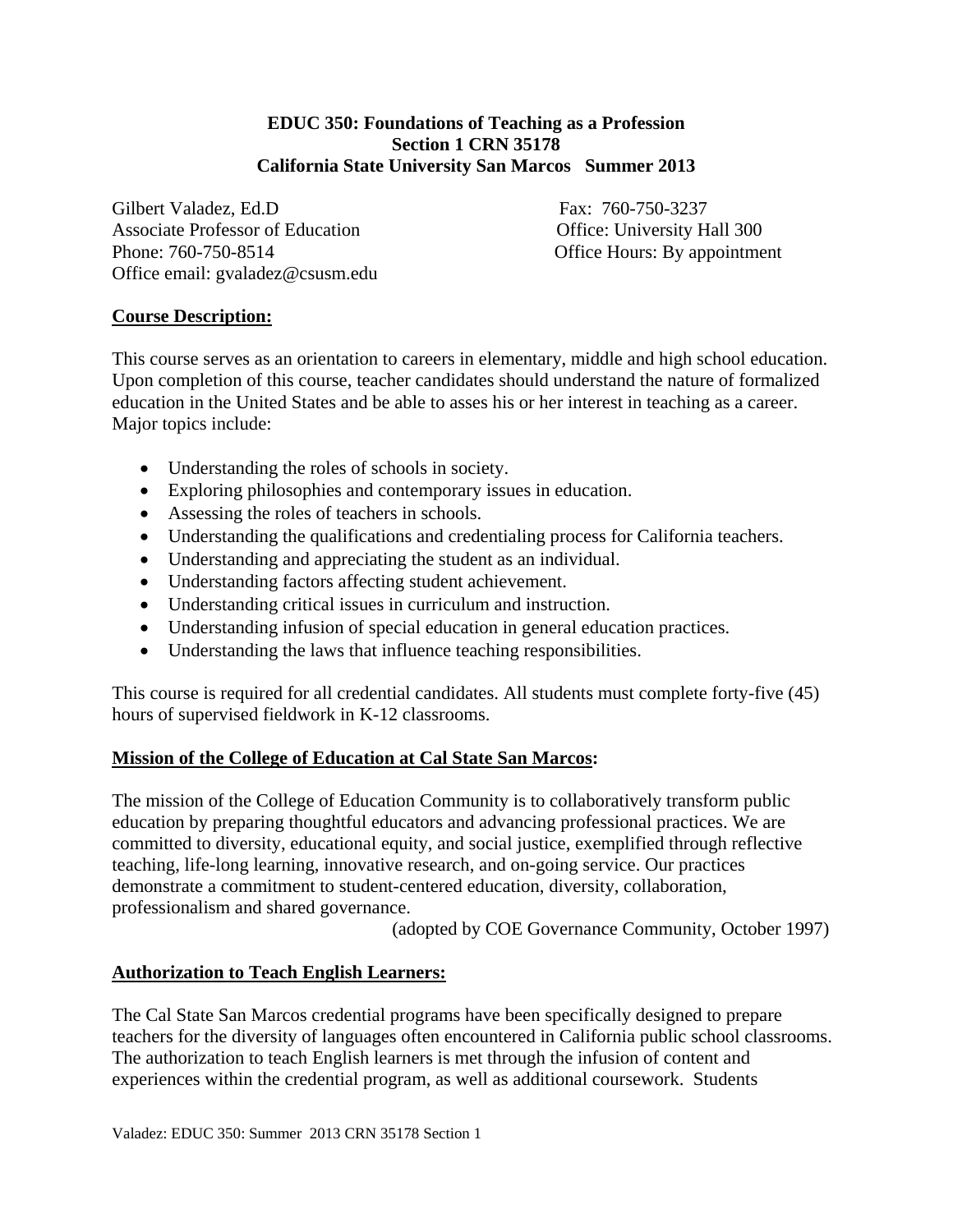successfully completing this program receive a credential with authorization to teach English learners.

(approved by CCTC in SB 2042 Program Standards, August 2002)

## **Special Education Inclusion:**

Consistent with the intent to offer a seamless teaching credential in the College of Education, this course will introduce the collaborative infusion of special education competencies that reflect inclusive educational practices. Students will demonstrate a knowledge of laws and dispositions that relate to special education through a variety of activities such as the viewing and analysis of the video F.A.T. City, reading and analysis of special education law, and *Creating an Inclusive School*.

# **Students with Disabilities Requiring Reasonable Accommodations:**

Students are approved for services through the Disabled Student Services Office (DSS). This office can be contacted by phone at (760) 750-4905, or TTY (760) 750-4909. Students authorized by DSS to receive reasonable accommodations should meet with their instructor during office hours or, in order to ensure confidentiality, in a more private setting.

# **All University Writing Requirement:**

**All University Writing Requirement**: In keeping with the All-University Writing Requirement, all 3 unit courses must have a writing component of at least 2,500 words (approximately). This will be met through written assignments.

# **CSUSM Academic Honesty Policy:**

Students will be expected to adhere to standards of academic honesty and integrity, as outlined in the Student Academic Honesty Policy. All written work and oral presentation assignments must be original work. All ideas/materials that are borrowed from other sources must have appropriate references to the original sources. Any quoted material should give credit to the source and be punctuated with quotation marks.

Students are responsible for honest completion of their work including examinations. There will be no tolerance for infractions. If you believe there has been an infraction by someone in the class, please bring it to the instructor's attention. The instructor reserves the right to discipline any student for academic dishonesty in accordance with the general rules and regulations of the university. Disciplinary action may include the lowering of grades and/or the assignment of a failing grade for an exam, assignment, or the class as a whole."

Incidents of Academic Dishonesty will be reported to the Dean of Students. Sanctions at the University level may include suspension or expulsion from the University.

# **Plagiarism:**

Valadez: EDUC 350: Summer 2013 CRN 35178 Section 1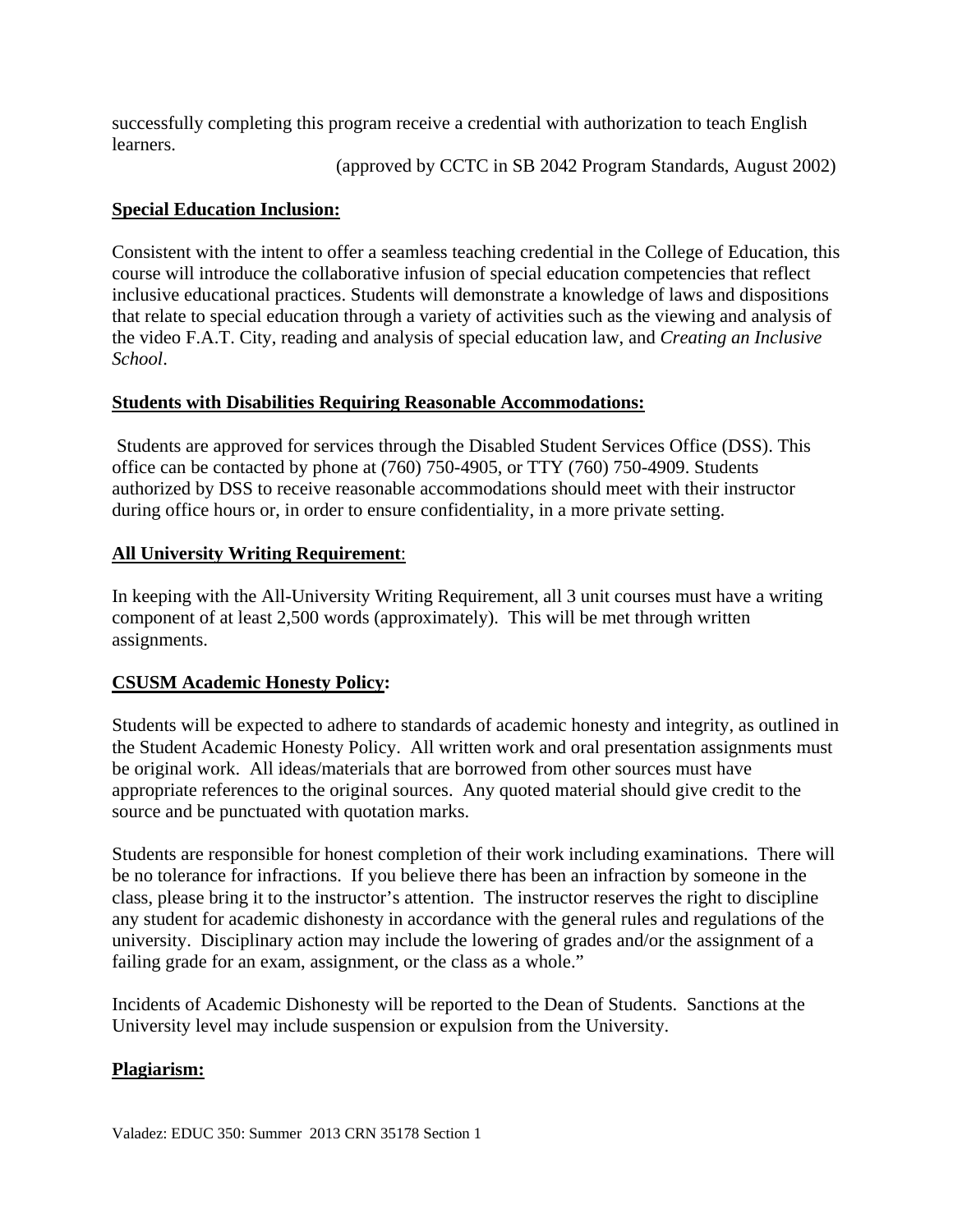As an educator, it is expected that each student will do his/her own work, and contribute equally to group projects and processes. Plagiarism or cheating is unacceptable under any circumstances. If you are in doubt about whether your work is paraphrased or plagiarized see the Plagiarism Prevention for Students website http://library.csusm.edu/plagiarism/index.html. If there are questions about academic honesty, please consult the University catalog.

## **College of Education Attendance Policy:**

 Due to the dynamic and interactive nature of courses in the College of Education, all students are expected to attend all classes and participate actively Participation in an on line course requires one to keep up with the course assignments and discussion. With respect to due dates and participation you are required to submit your work within two weeks that an assignment is open to students. After two weeks all assignments will be cut off. In other words, once an assignment is cut off you will not be allowed to submit that assignment into the Cougar Course shell. Make sure you keep track of cut off dates for all your assignments. The cut off dates are listed in the Assignments links, Discussion forum links, Quizzes link, etc. The syllabus also lists the dates assignments due dates, which are the dates that assignments are open to students. Again, you have two weeks to complete an assignment after the due date.

# **Credential Program Recommendations:**

As one of several evaluation methods, EDUC 350 course instructors are asked for feedback concerning credential candidates who are applying for programs at Cal State San Marcos. Keep in mind that your professionalism and hard work in this class not only affect your course grade, but also indicate your readiness for a credential program.

# **Field Work:**

In addition to in-class work, assigned readings and projects, students will participate in 40 hours (5 classroom visits) of supervised fieldwork assignments in a variety of public school settings. Details on the fieldwork are found on the COE syllabus webpage, at the top of the list of syllabi for this semester. Documentation of these hours is required to receive a grade in EDUC 350. Cal State San Marcos students are expected to adhere to professional standards in their dress and behavior in the field. Required clearances (fingerprints, TB test) are the responsibility of the student. A recommendation (usually from the classroom teacher where most of the fieldwork is done, also known as a Field Experience Recommendation) is a requirement for admission to the Cal State San Marcos Teacher Credentialing programs.

## **Use of Technology:**

Students are expected to demonstrate competency in the use of various forms of technology (i.e. word processing, electronic mail, Cougar Course6, use of the Internet, and/or multimedia presentations). Specific requirements for course assignments with regard to technology are at the discretion of the instructor. Keep a digital copy of all assignments for use in your teaching portfolio. For this course all assignments will be submitted online.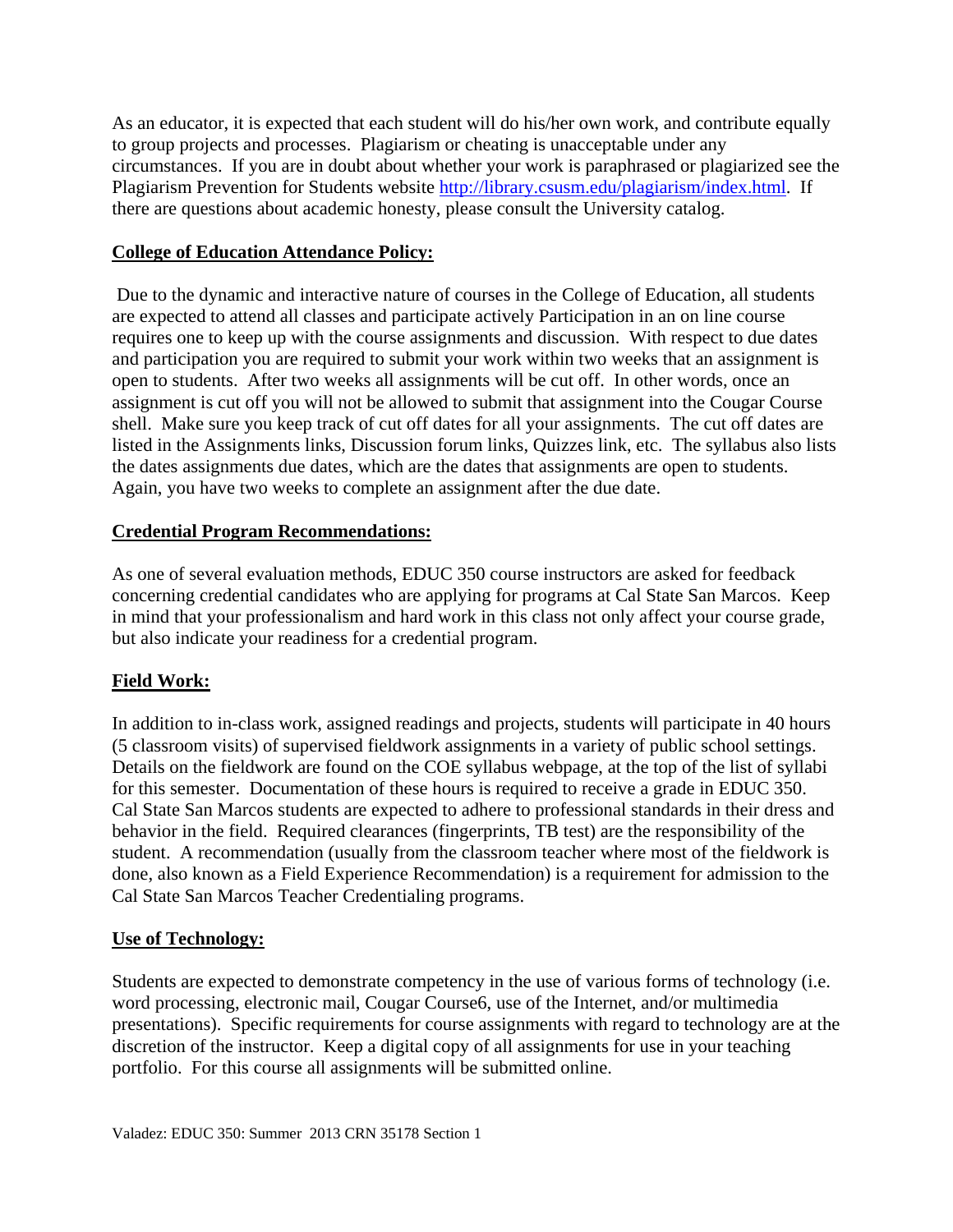## **Electronic Communication Protocol**

Electronic correspondence is a part of your professional interactions. If you need to contact the instructor, e-mail is often the easiest way to do so. Please use the email in the Cougar Course sheet: Course Mail. It is much easier to keep track of messages this way. Moreover, it is my intention to respond to all received e-mails in a timely manner. Please be reminded that e-mail and on-line discussions are a very specific form of communication, with their own nuances and etiquette. For instance, electronic messages sent in all upper case (or lower case) letters, major typos, or slang, often communicate more than the sender originally intended. With that said, please be mindful of all e-mail and on-line discussion messages you send to your colleagues, to faculty members in the College of Education, or to persons within the greater educational community. All electronic messages should be crafted with professionalism and care. Things to consider:

- Would I say in person what this electronic message specifically says?
- How could this message be misconstrued?
- Does this message represent my highest self?
- Am I sending this electronic message to avoid a face-to-face conversation?

In addition, if there is ever a concern with an electronic message sent to you, please talk with the author in person in order to correct any confusion.

### **Teaching Performance Expectation (TPE) for EDUC 350**:

A primary goal of EDUC 350 is to begin the process of developing teacher candidates to become professional educators. The following TPE of the California Commission for Teacher Credentialing is expected to be met during this course:

## **TPE 12: Professional, Legal and Ethical Obligations**

Candidates are aware of their own personal values and biases and recognize ways in which these values and biases affect the teaching and learning of students. They resist racism and acts of intolerance. Candidates appropriately manage their professional time spent in teaching responsibilities to ensure that academic goals are met. Candidates for a Teaching Credential understand and honor legal and professional obligations to protect the privacy, health, and safety of students, families, and other school professionals. They are aware of and act in accordance with ethical considerations and they model ethical behaviors for students. Candidates understand and honor all laws relating to professional misconduct and moral fitness.

### **Teaching Performance Assessment for Developing as a Professional Educator**

The successful completion of the personal philosophy assignment is a requirement for completion of this course and is a component of partially meeting the TPE described above. This statement will be used for assessment both in the course and at completion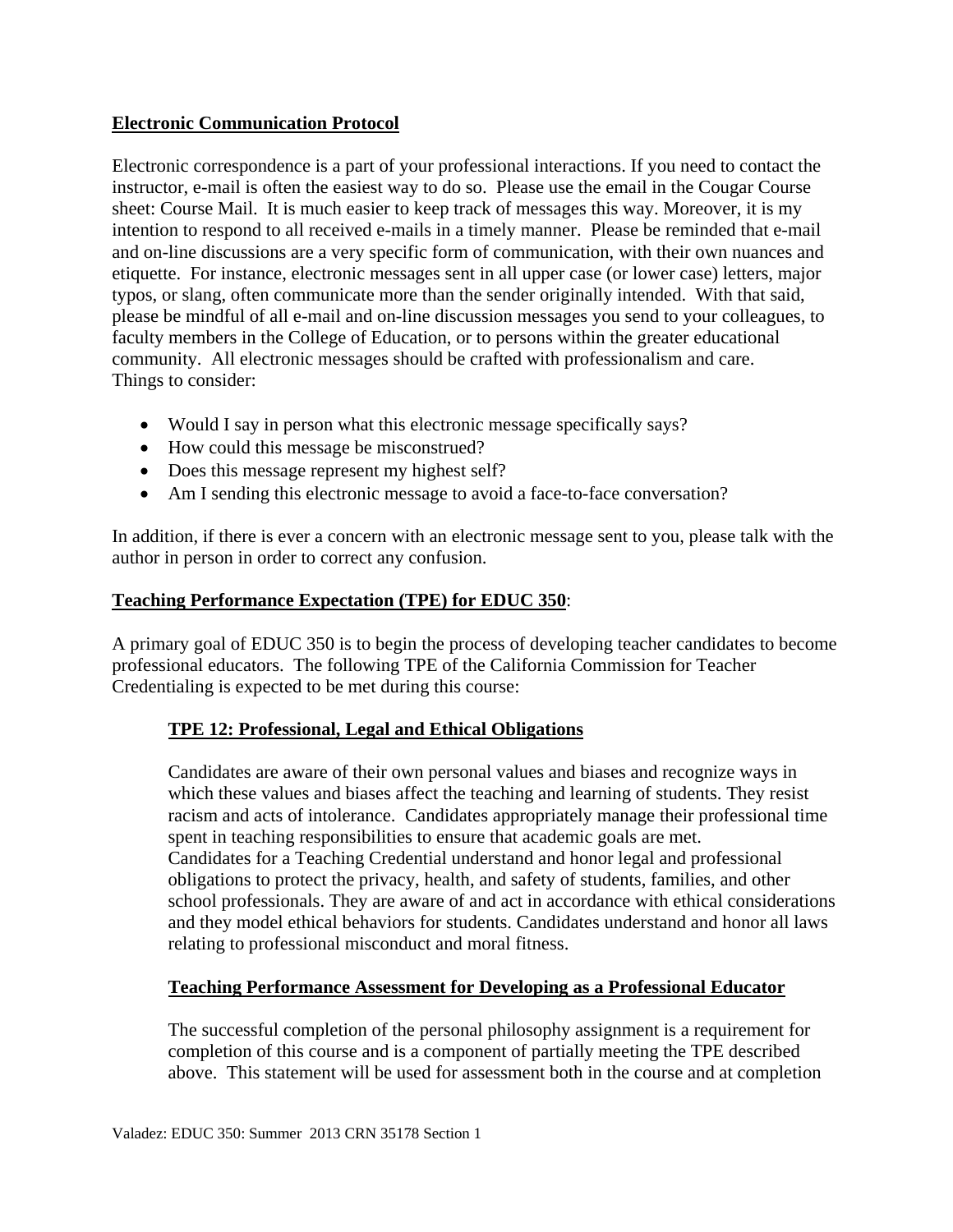of the College of Education program. Retain an electronic copy of your statement for submission for your portfolio at the completion of your teacher education program.

### **Class Discussions and Participation:**

Students will engage in student-centered learning each class via the discussion forum. Discussion forums 1-12 are graded, the last three forums are ungraded but required since they focus on the presentations created by your classmates. In considering your participation in the discussion forums ask yourself the following:

- Do you participate in discussion forums productively, sharing my knowledge and understandings?
- Do I interact productively with my peers, taking on a variety of roles (leader, follower, etc.)?
- Do I contribute appropriately to group work—do I "do my share"?
- Do I accept others' opinions?
- Am I supportive of others' ideas?
- Do I support your peers during their presentations in the discussion forums?

### **Course Requirements:**

Teacher education is a professional preparation program. It is expected that students will come to class prepared to discuss the readings, submit required assignments, and participate in class activities. Students are expected to adhere to academic honesty and integrity, standards of dependability, confidentiality and writing achievement. Because it is important for teachers to be able to effectively communicate their ideas to students, parents, colleagues, and administrators, writing that is original, clear and error-free is a priority for the College of Education. It is expected that work will be turned in on time. Please discuss individual issues with the instructor. Points will be deducted if assignments are submitted late (10% penalty per day late; no credit will be awarded if the assignment is one week late).

## **Required Texts:**

Nieto, Sonia. (2006). *Why We Teach*. Teachers College Press. ISBN 0807745936,.

Sadker, David and Zittleman, Karen. (2012). Teachers, Schools, and Society: A Brief Introduction to Education. (3rd ed), McGraw Hill. ISBN 13-9780077378387

Villa, R. A. and Thousand, J. S. (2005). *Creating an Inclusive School* (2nd ed.). Alexandria, VA: ISBN 0-87120-251-4

### **Assignments and grading:**

1. Reading logs 10 points 10 points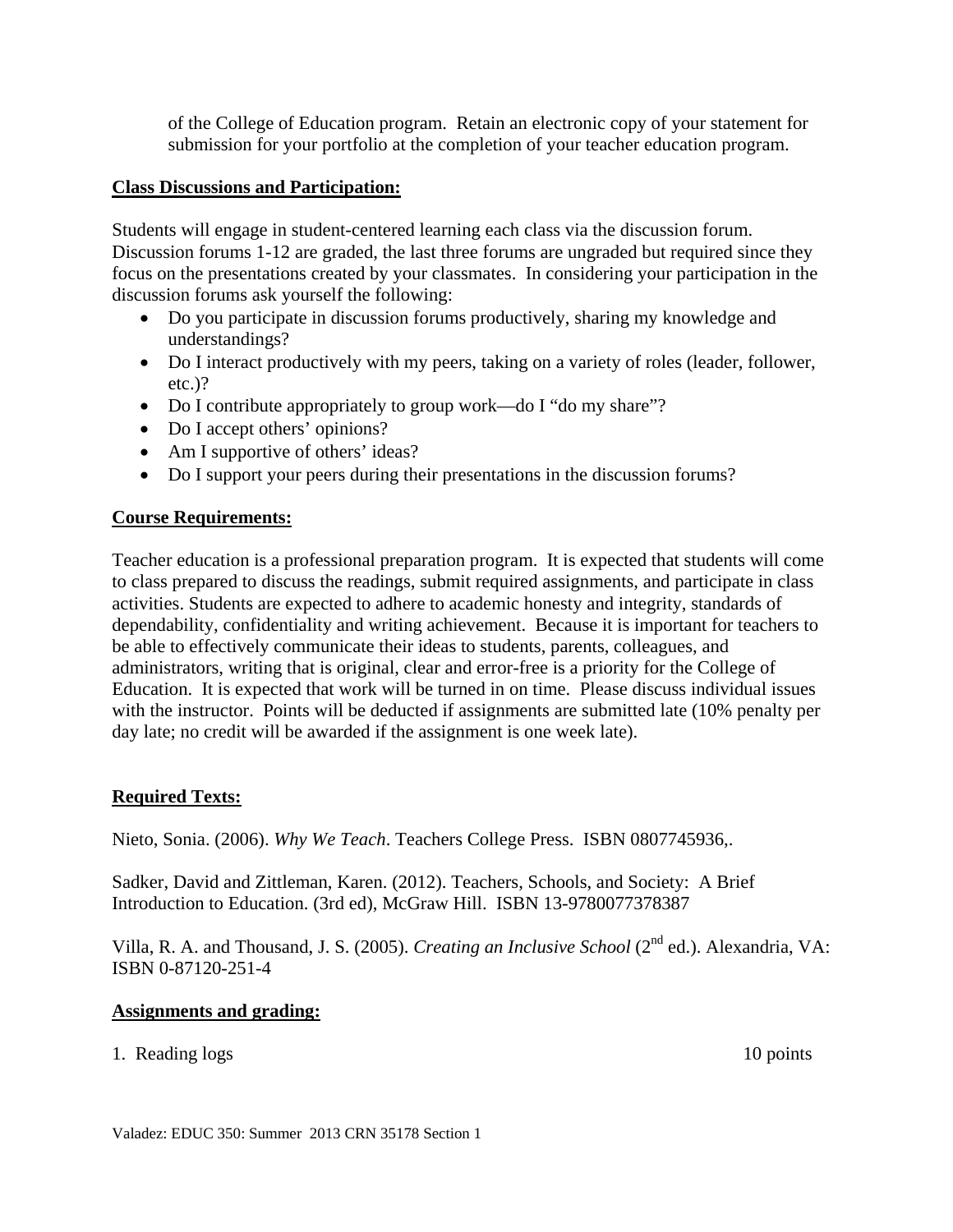The reading log provides an opportunity to reflect on learning about teaching through the assigned readings for each week. In the reading log, do not summarize. Instead, respond to the readings: agree, disagree, note specific ideas, etc. Entries should be 1 paragraph in length. Log entries for the Monday/Wednesday class must be submitted via the course Cougar Course site by the prior Friday at noon each week.

Individual submissions are not graded; rather, their timely submission is noted and points are assigned on the basis of having completed the assignment for the semester. No credit will be given for late submissions. In extraordinary circumstances, if you do not have access to Cougar Course for a timely submission, you may email the log entry to me by Friday at noon at gvaladez@csusm.edu. Later, when you have Cougar Course access, you will resubmit. Also, keep the syllabus schedule as the entries are not assigned in a chronological order.

2. Interview of a teacher 5 points

Details are below. The written report is due via the Cougar Course site on **July 6** 

3. Inclusion paper (The outsider) 5 points

Many students with special needs come to view themselves as *outsiders* because they are labeled as different from the typical student. Following the procedures written below you will write a reflective essay about inclusion.

4. Classroom observation reports 10 points

Using the classroom observation instrument provided in class, complete 40 hours of classroom observations in your field sites.

5. Contemporary issues research 10 points

Choose one issue that interests you and your teaching presentation partners (from the topics given to you by the instructor) to create and upload for your classmates. Research the issue and prepare an online presentation to share in class. The report should describe and analyze the issue. Presentations to the class will be place in Module 10. When you present you will also provide a one-page summary and a resource list for your classmates. Each presenter must submit the one-page summary to the Cougar Course site to receive credit for this assignment. You will be provided directions for how to submit and present your projects online in the Cougar course shell.

| 6. Critiques of presentations | 2 points |
|-------------------------------|----------|
|-------------------------------|----------|

You will write out critiques of all the presentations presented in this course. As a reviewer you answer the questions provided you in the Cougar course shell. In all you will write three reports that critique all the presentations separately.

| 7. Personal philosophy of schooling, learning and teaching | 5 points |
|------------------------------------------------------------|----------|
|                                                            |          |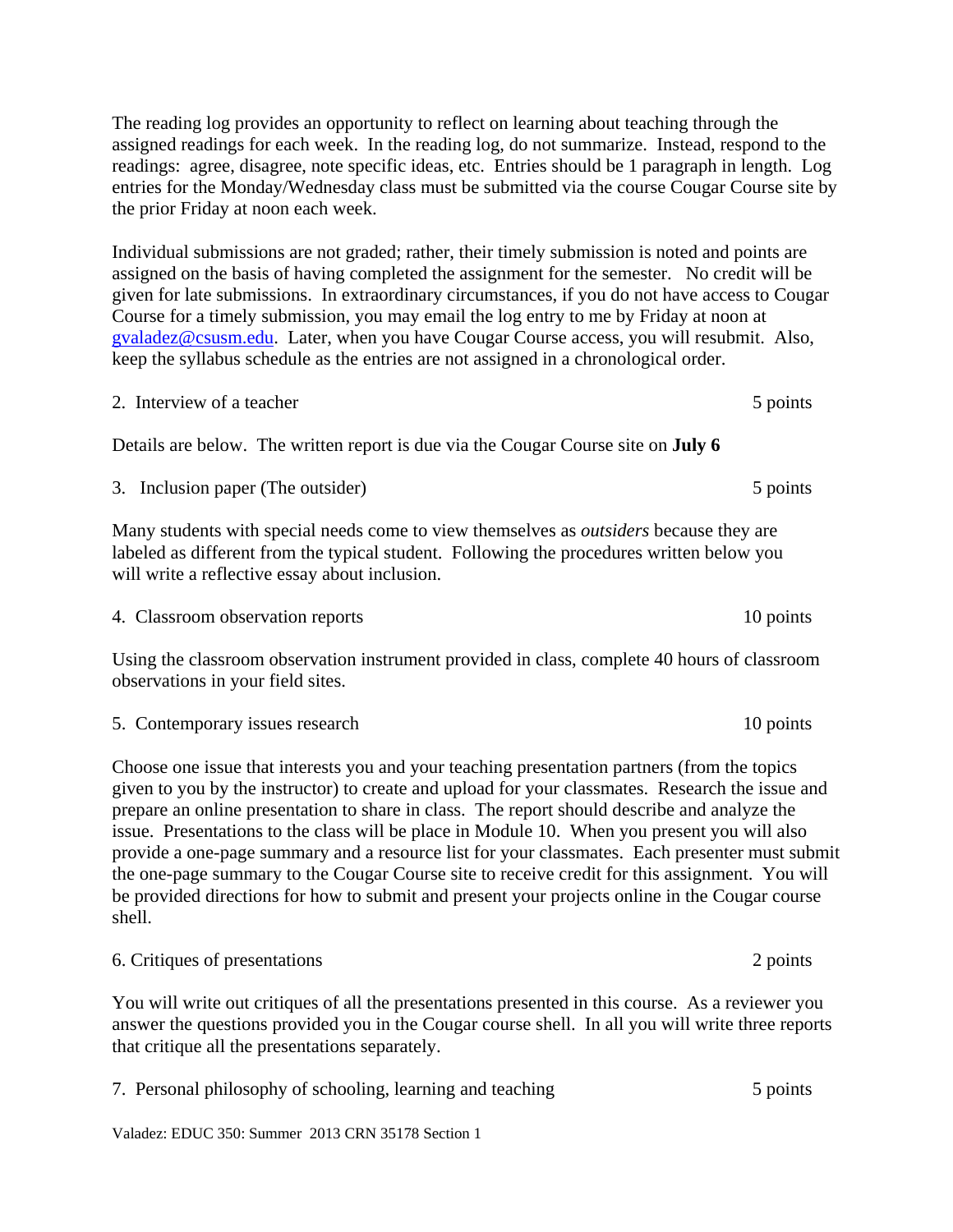You will write a 4-5 page paper describing your philosophy of schooling, learning and teaching. Details are below and in the Cougar Course shell (Moodle).

8. Quizzes 18 points

You are to complete 9 quizzes in this course. Each quiz is worth two points and will be graded electronically

9. Forums 12 points

You will be graded for your participation in the online forums. To complete your forum you will type in your response to the question or activity posted in the Discussion forum section of each module. Make sure you type in at least a paragraph. Thoughtfulness is important in your posting as your comments will be read by your classmates and the instructor.

#### 10. Video response grids 11 points

You will complete four video response grids for this course. After viewing a video in one of the course shell modules, you will complete a response grid. The grids are provided in each module where you will view a video. To complete these grids you will first viewed the assigned video, download the response form, fill out the form by answering the questions on the form, and then upload the finished grid on the link provide in the module. You can type directly into the response grids. Directions for completing the response grids are located in the Cougar course shell. The following is a list of the response grids and the point value for each you will complete in this course:

 First year teacher response grid- 5 pts. Feather in the Storm video response grid-2 pts. Stories of practice grid-2 pts. Fat City video response grid-2 pts.

11. Module activities 12 points

You will complete nine module activities in this course. The directions for completing each of these activities are located in the Cougar course shell. Follow the directions provided in the pertinent modules for each of these required activates. The following is a list of the module activities and the point value for each you will complete in this course:

Miss Nelson taxonomy grid- 2 pts. Miss Nelson/Viola Swamp final report form- 2 pts. Web link scavenger hunt- 2 pts. Best practices grid- 2 pts. Synectics analogies grid- 2 pts. CTA bullying resource review-2 pts.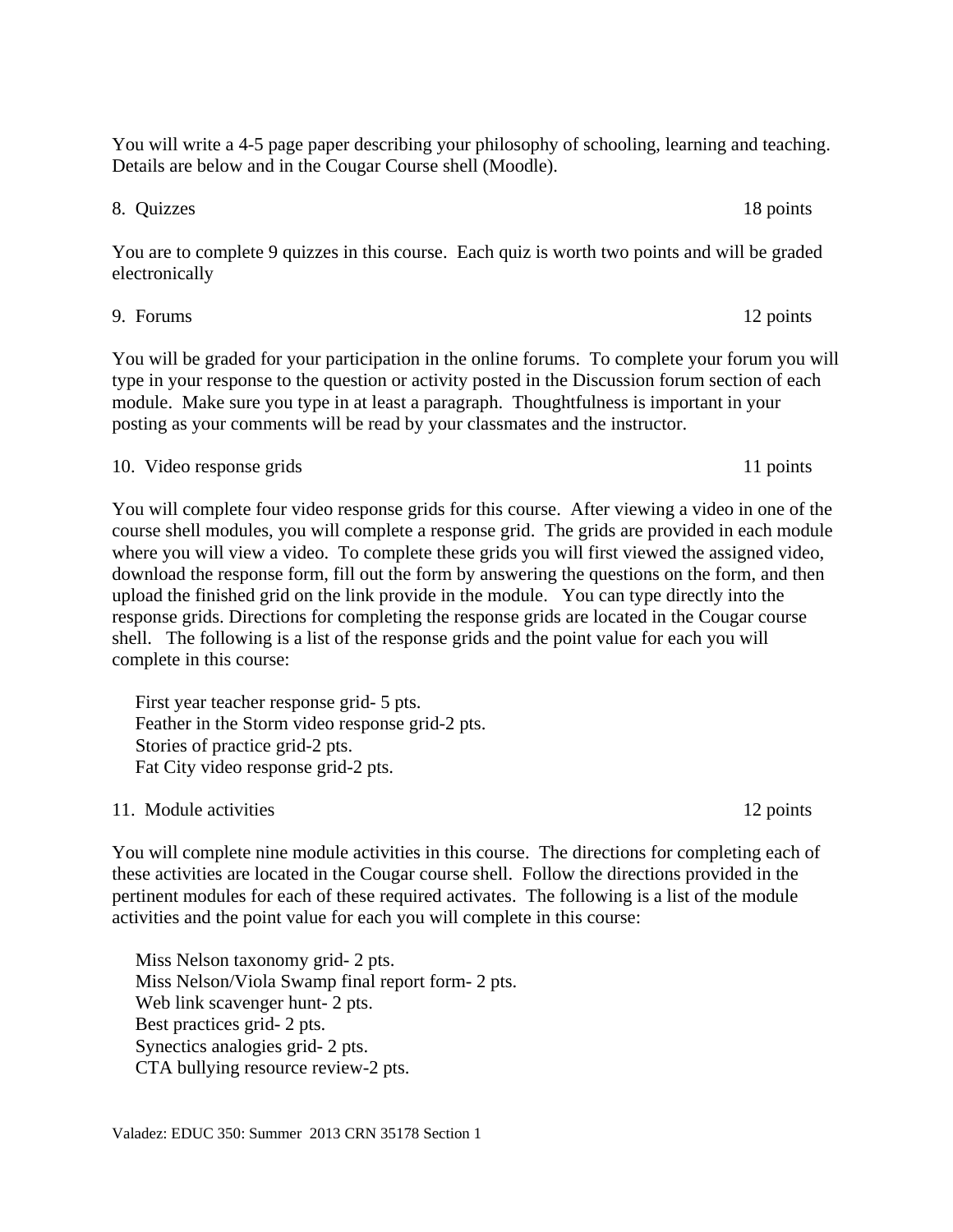### **Grading Scale**

Grades will be determined by the total number of points earned (100 points possible):

 $A = 93-100$ ,  $A = 90-92$ ,  $B = 87-89$ ,  $B = 83-86$ ,  $B = 80-82$ ,  $C = 77-79$ ,  $C = 73-71$ ,  $C = 70-79$ 72, **D** = 60-69, **F** = 0-59

### **Assignment #2: Interview of a Teacher**

In this assignment, you will interview a teacher and write a 3–4 page summary of what you learned from him or her. Your purpose is to render a sketch so that your reader may be able to envision the teacher as a person with a distinct philosophy and experience.

### *Gathering information:*

Interview a current or retired teacher who has had at least 3 years of full–time experience in elementary, middle, or secondary school classrooms. Suggested questions are:

Why did the teacher choose to enter teaching? How attractive was the profession to prospective teachers at that time? What were the other career paths available; were any others seriously considered? Does the teacher have any regrets about becoming a teacher? What professional education did the teacher have? How helpful was it in learning to teach? At what point did the teacher feel comfortable as a teacher?

What were/are the teacher's goals for the education of students? Have these goals changed over the years?

What career moves (school buildings, grade level, special students, subject matter, etc.) has the teacher made? To what extent were those moves voluntary? For current teachers, are further moves desired? If so, what are they, and why?

What have been the major joys and frustrations of teaching? What would help increase the joys and minimize the frustrations? On what issues does the teacher feel strongly about making changes in the way that schooling occurs now?

How did/does the teacher learn about his/her students' lives and needs? How similar are the backgrounds of the teacher and his/her students? What have been the teacher's experiences with "culture shock" in working with students from different backgrounds?

What are some favorite memories from the teacher's classroom? Does the teacher tend to remember individual students or activities, or are the memories more general?

What does the teacher think of current "hot issues" in education such as the California High School Exit Exam and the No Child Left Behind Act? How does the teacher take action to address new reforms that impact his/her classroom?

What is the teacher's metaphor for "teaching" or "teacher"? What are the main features of the teacher's approach toward teaching? What has the teacher learned from being a teacher?

#### *Analysis:*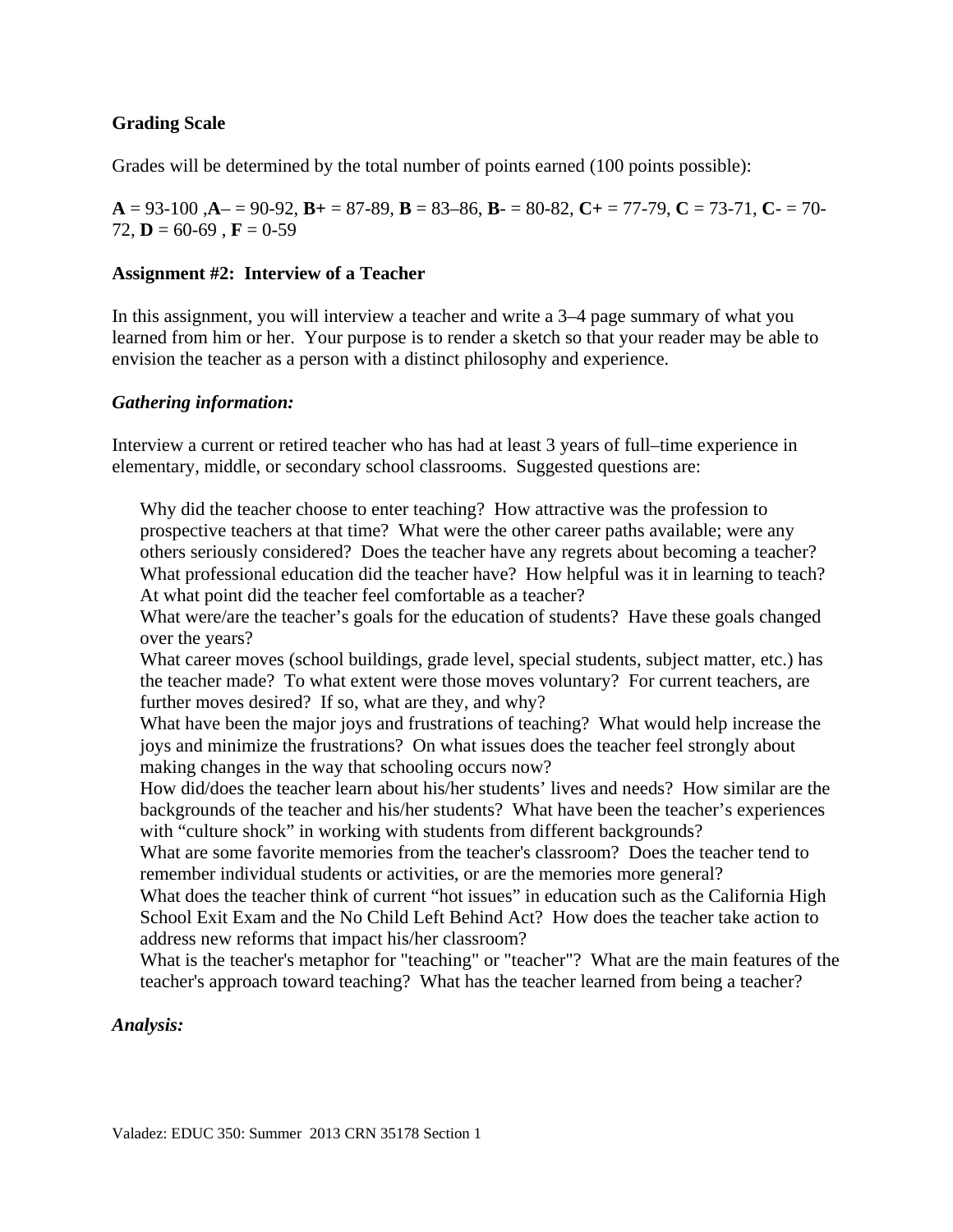After collecting your information, think about what you have learned about this teacher. Focus on a few themes that best characterize what you have heard. Do not try to be all-inclusive. *Protect your teacher's confidentiality by using a pseudonym and masking identifying details.* 

In your analysis, incorporate what you have been learning about becoming and being a teacher. How does your teacher fit within the material addressed in your readings and in class? What issues are raised through your interview? What are the implications of your interview as you think about becoming a teacher? Be sure you include at least one reference to the readings/discussions we have in class.

## *Criteria for evaluation:*

Exemplary papers are characterized by:

Completeness of description of the teacher's experiences and views Explanation of how the teacher interview relates to your thinking about teaching Integration of coursework (readings + discussions) into the analysis Correct grammar, syntax, and spelling

# **Assignment #3: Inclusion paper (The outsider)**

Many students with special needs come to view themselves as *outsiders* because they are labeled as different from the typical student. But most of us experienced some sense of being an outsider during our K-12 years. After reading chapters 1-3 in *Creating an Inclusive School* and at least two of the *Voices of Inclusion*, write a reflective essay (2 to 3 pages, double spaced) wherein you comment on your own (or a friend's) school experience that caused you to feel like an outsider. Reasons could include differences due to gender, religion, looks, beliefs/interests, family situation, academic ability, etc. Make at least 1 specific connection to the VT text. Consider the following questions:

What personal characteristics fostered your or your friend's feeling of being different? How did you react and cope with the situation? Did you share your experience with any teachers? Did any teachers assist you? What could school staff, parents or friends have done to help?

In what ways did this experience change you? What did you "learn" from this experience? How might this experience make you a more sensitive teacher?

## **Assignment # 7: Philosophy of education paper**

Write a 4-5-page paper (double-spaced) that explains your personal philosophy of schooling, learning and teaching. Follow the template below, and self-assess before you turn in the paper.

## **Paper Introduction**

Name your philosophy (or combination of philosophies) as described by Grant & Gillette Ch 8.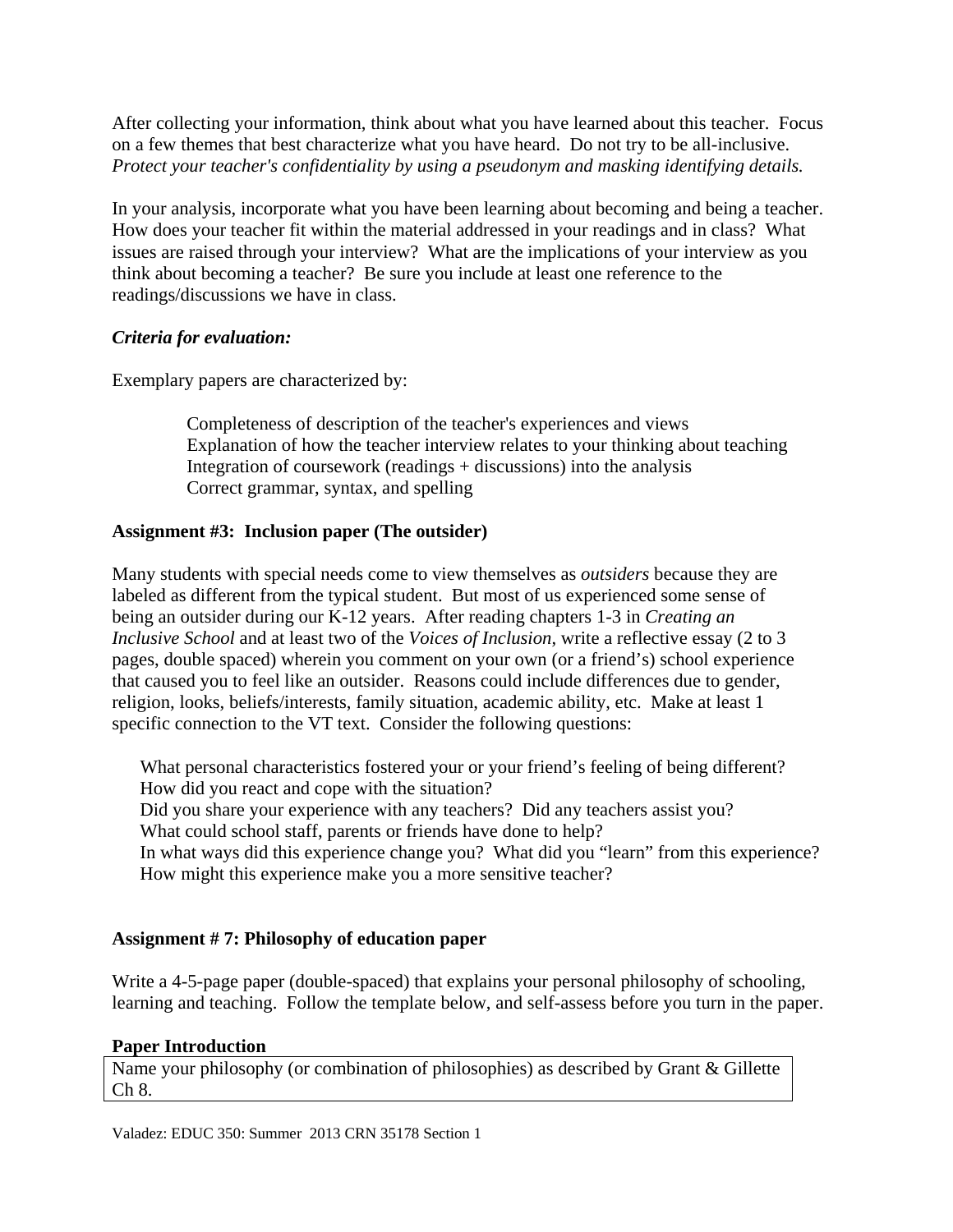Explain why you are attracted to this philosophical stance. Is it due to your own schooling and/or background, what you've seen in schools since your own school days, the influence of particular persons, texts, other experiences with children/youth, etc.?

Describe the level of schooling and subject field(s) you hope to teach.

#### **Nature of schooling**

Describe what you believe is the purpose of schooling in a democracy. How will you as a teacher help achieve these purposes? Give 1-2 examples of how this will look in your classroom/career.

#### **Nature of the learner**

Describe what you believe is the nature of the learner. What are your thoughts about the students you will teach? What do they need from a teach Give 1-2 examples of how this will look in your classroom.

#### **Nature of the teaching/learning process**

Describe what you believe is the nature of the teaching/learning process?.

What do you believe counts as knowledge and how should it be presented?

 meaningful learning activities? How will you as a teacher use subject matter and other experiences to guide students towar

Give 1-2 examples of how this will look in your classroom.

### **Teacher dispositions and actions**

Describe what behavior (disposition/attitude & actions) you will exhibit in order to carry out your philosophical position.

Give 1-2 examples of how this will look in your career.

#### **Conclusion**

Recap your philosophy.

What are your outstanding questions/concerns/thoughts about becoming a teacher?

### **Criteria for Self- Assessment of Philosophy Paper**

Be sure to self-assess using the following criteria. Submit the self-assessment with your final draft of your philosophy paper (at least one "beefy" paragraph). These are the criteria that will be used to evaluate your philosophy paper.

Exemplary papers have the following characteristics: Valadez: EDUC 350: Summer 2013 CRN 35178 Section 1

Valadez: EDUC 350: Summer 2013 CRN 35178 Section 1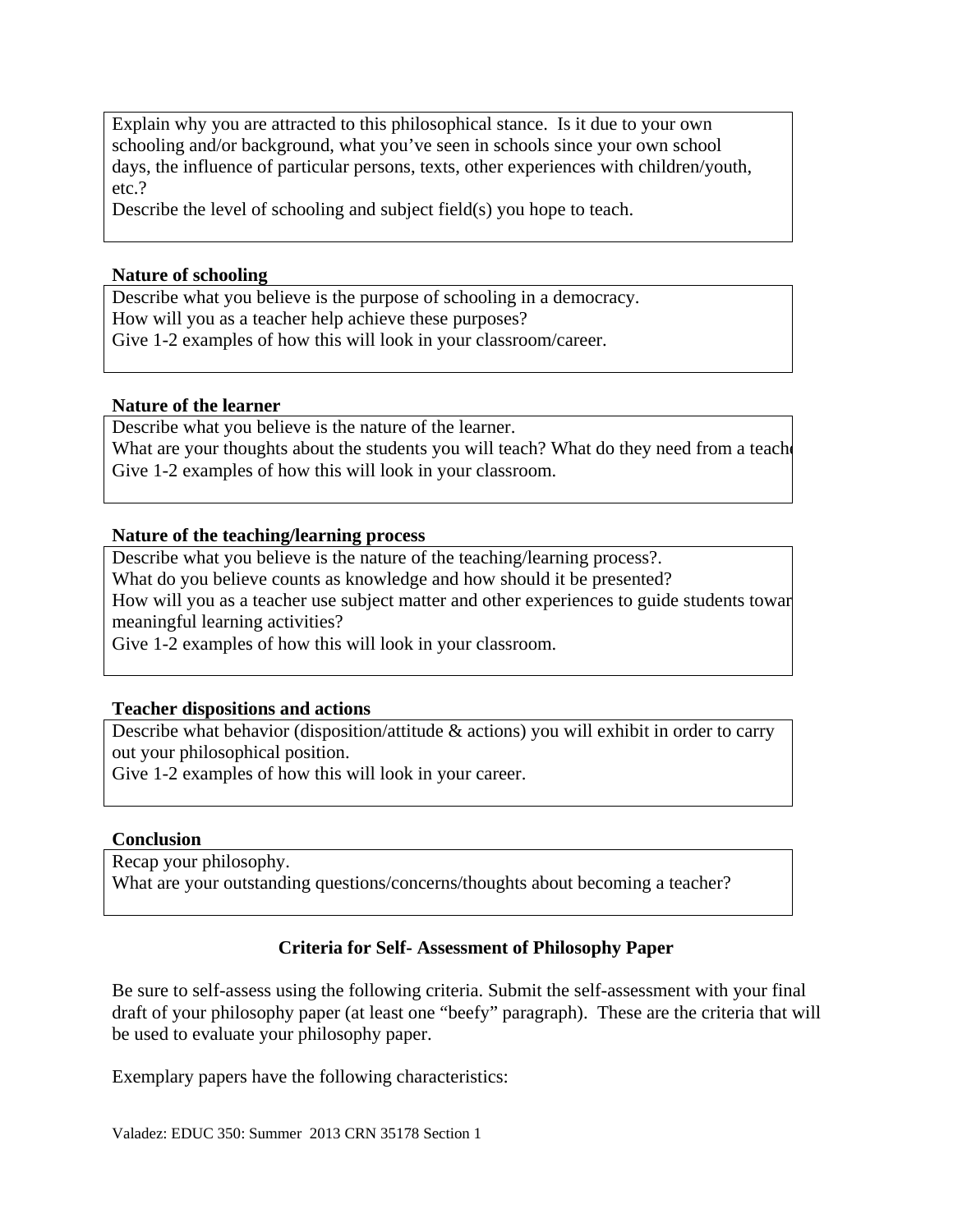**Ideas:** The paper is clear and focused. It holds the reader's attention. Relevant information and details enrich the central theme. Ideas are supported by research, practical knowledge and experience. Conclusions show insight.

**Organization:** The organizational structure enhances and showcases the central idea or theme of the paper. An inviting introduction draws the reader in; a satisfying conclusion leaves the reader with a sense of closure and resolution. Sequencing is logical and effective. Thoughtful transitions tie parts together. The paper flows so smoothly, the reader hardly thinks about it.

**Connections**: The paper includes multiple references to EDUC 350 class experiences (specific text selections, class discussions, fieldwork observations, assignments, current events, etc.). **Voice:** The writer of this paper speaks directly to the reader in a manner that is individual, compelling, engaging, and has personality.

**Sentence Fluency:** The writing has an easy flow. Sentences enhance the meaning. Sentences vary in length and structure. The piece has purposeful and varied sentence beginnings.

**Conventions:** The writer demonstrates a good grasp of standard writing conventions. Spelling is generally correct. Punctuation is accurate. Grammar and usage are correct. Paragraphing tends to be sound. The piece needs very little additional editing.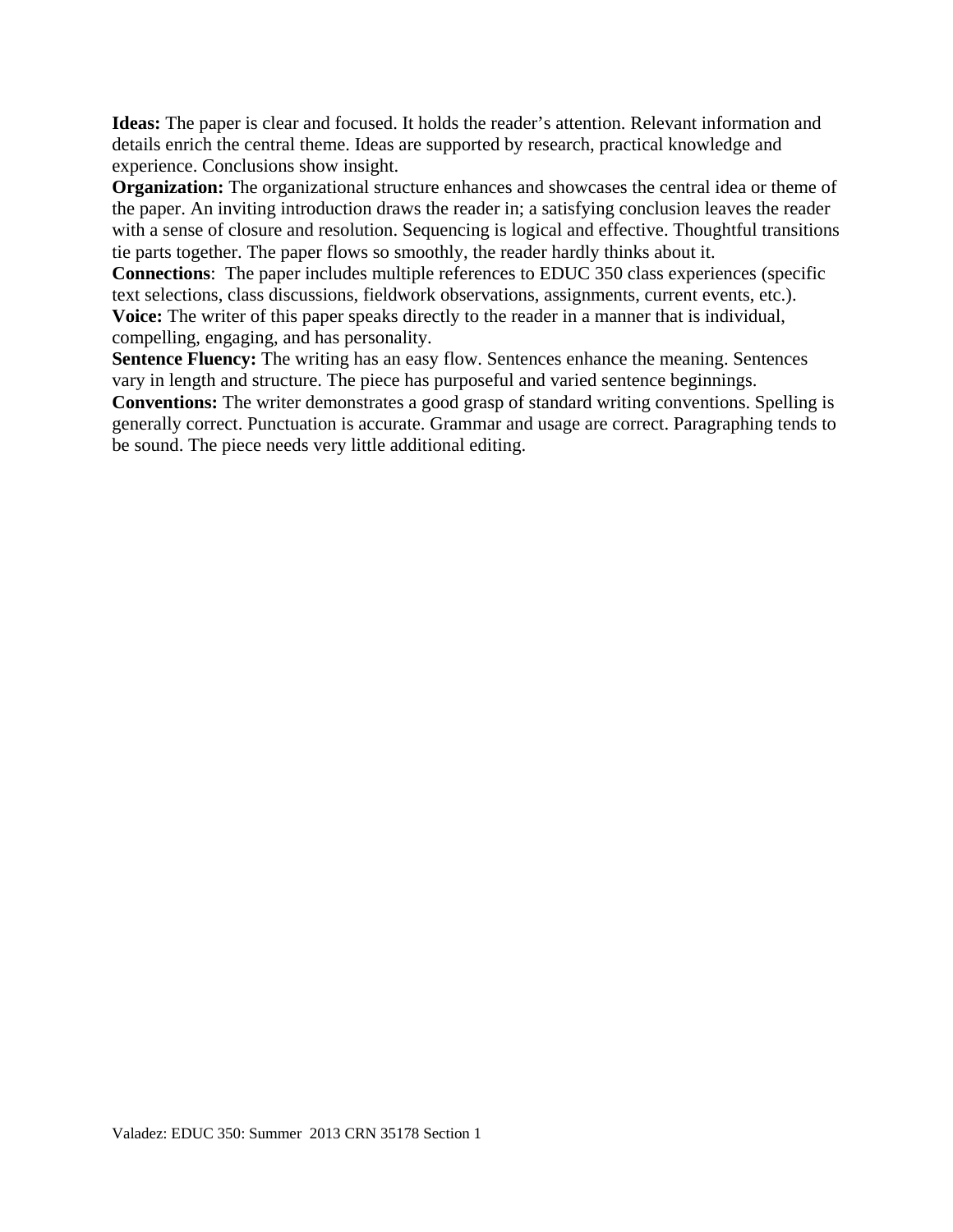# **Schedule as of 06/01/13 Schedule is subject to change at the discretion of the instructor**

| <b>Date</b> | <b>Topic</b>     | Reading log due on date of class                            | <b>Assignments</b>                                           |
|-------------|------------------|-------------------------------------------------------------|--------------------------------------------------------------|
| June 3,     | Session one-     | What are the expectations for this class                    | Upload your photo into the                                   |
| 2013*       | Course           | and what are are the central themes that                    | discussion forum. Introduce                                  |
|             | introduction and | will be covered this semester?                              | yourself to the class by                                     |
|             | the goals of     | What are the expectations for the field                     | answering the questions:                                     |
|             | education        | work components of this class?                              |                                                              |
|             |                  | What are the expectations of the final                      | What is your name?                                           |
|             |                  | presentation of this class?                                 | What do expect to learning                                   |
|             |                  | What are the three levels of public                         | from this course?                                            |
|             |                  | schooling?                                                  | Tell us the name of your                                     |
|             |                  | How will I navigate through this course?                    | favorite ice cream flavor.                                   |
|             |                  | What is the difference between education                    | Write out a description of                                   |
|             |                  | and schooling?                                              | what it means to be an                                       |
|             |                  | What are the goals of education in our<br>republic?         | educated person and what it<br>means to be a person that has |
|             |                  | What are the varieties of curriculum in<br>today's schools? | only been schooled.                                          |
|             |                  | What is the hidden curriculum and how                       | <b>Submit reading log 9.</b>                                 |
|             |                  | does it impact day-to-day teaching and                      | <b>Complete</b> the curriculum                               |
|             |                  | learning?                                                   | quiz.                                                        |
|             |                  | What counts as knowledge and whose                          | <b>Submit</b> the video response                             |
|             |                  | knowledge is most valued in schools?                        | sheet for Feather in the                                     |
|             |                  |                                                             | Storm.                                                       |
|             |                  | Preparation for this module:                                |                                                              |
|             |                  | <b>Read and study the directions for module</b>             |                                                              |
|             |                  | 1 and the overview of module elements.                      |                                                              |
|             |                  | <b>Read</b> the two articles in the module.                 |                                                              |
|             |                  | <b>Review</b> the directions for the field work             |                                                              |
|             |                  | and class presentations.                                    |                                                              |
|             |                  | <b>Study</b> the three levels of public schooling           |                                                              |
|             |                  | grid. (This will help you understand the                    |                                                              |
|             |                  | field work for the course.)                                 |                                                              |
|             |                  | <b>Read</b> the quotes about setting goals just             |                                                              |
|             |                  | for funzies!                                                |                                                              |
|             |                  | <b>Read and study the lecture notes for the</b>             |                                                              |
|             |                  | Goals of Education article and the hidden                   |                                                              |
|             |                  | curriculum.                                                 |                                                              |
|             |                  | <b>Read</b> the the Goals of Education and the              |                                                              |
|             |                  | Los Angeles Times article dated 8/25/10.                    |                                                              |
|             |                  | <b>Read and study the glossary/article of</b>               |                                                              |
|             |                  | curriculum types.                                           |                                                              |
|             |                  | Watch the video, Feathers in the Storm.                     |                                                              |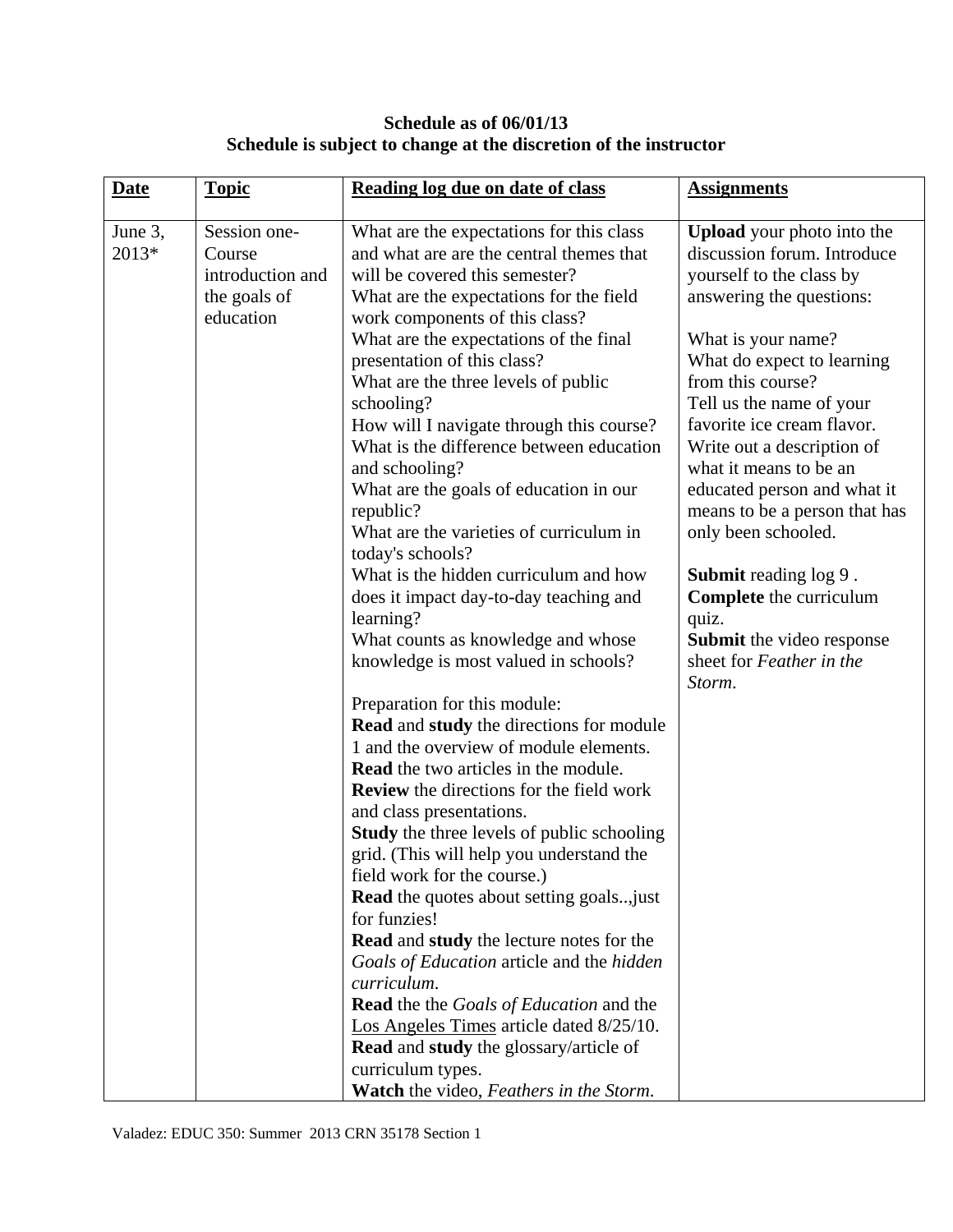|                      |                                                                              | <b>Download</b> the video response sheet for<br>Feather in the Storm.                                                                                                                                                                                                                                                                                                                                                                                                                                                                                                                                                                                                                                                                                                                                                                                                                                                                                                                                                                                                                                                                                                                                                                                                |                                                                                                                                                                                                                                                                                     |
|----------------------|------------------------------------------------------------------------------|----------------------------------------------------------------------------------------------------------------------------------------------------------------------------------------------------------------------------------------------------------------------------------------------------------------------------------------------------------------------------------------------------------------------------------------------------------------------------------------------------------------------------------------------------------------------------------------------------------------------------------------------------------------------------------------------------------------------------------------------------------------------------------------------------------------------------------------------------------------------------------------------------------------------------------------------------------------------------------------------------------------------------------------------------------------------------------------------------------------------------------------------------------------------------------------------------------------------------------------------------------------------|-------------------------------------------------------------------------------------------------------------------------------------------------------------------------------------------------------------------------------------------------------------------------------------|
| June 5,<br>2013      | Session two-<br>Becoming a<br>teacher and<br>Stories of<br>Practice          | What are the mechanics of obtaining a<br>credential?<br>Is teaching a <i>real</i> profession?<br>What does <i>becoming</i> a teacher entail?<br>What are my assumptions about the<br>teaching profession?<br>How do teachers relate their stories of<br>teaching practice?<br>What is the significance of a story of<br>teaching practice?<br>What the essential elements of a teaching<br>story of practice?<br>How do the essential elements of story of<br>teaching practice?<br>How will I conduct a teacher interview?<br>Preparation for this module:<br><b>Read</b> the directions and lecture notes:<br>Becoming a teacher and The First Year.<br><b>Read</b> the article, <i>Perfect Day</i> .<br><b>Read</b> the assigned chapter for Reading<br>$log 1$ .<br><b>Review</b> the PBS web link that<br>accompanies, The First Year.<br><b>Watch</b> the video, <i>The First Year</i> .<br><b>Read</b> the directions and lecture notes:<br>Stories of Practice.<br><b>View</b> the four media site videos:<br>Introduction to Stories of Practice, Percy<br>Pie, The Drop of Water that Swallowed<br>the Sea, and, Robert Sparrow.<br><b>Read</b> the assignment guidelines for the<br>teacher interview assignment to prepare<br>you for work in the field. | <b>Submit</b> reading log 1.<br><b>Complete</b> the<br>Credential program<br>quiz.<br><b>Upload and complete</b><br>the response grid for<br>The First Year video.<br><b>Submit</b> reading log 8.<br><b>Complete and upload</b><br>the reflection grid for<br>Stories of Practice. |
| June $10$ ,<br>2013* | Session three-<br>Inclusive<br>education and<br>the special needs<br>student | What is education for inclusion?<br>What are the elements of an inclusive<br>classroom?<br>What are the 13 handicapping conditions?<br>What are the challenges facing individuals<br>living with autism?<br>Preparation for this module:<br><b>Read</b> log 7.<br><b>View</b> both Fat City and In my language                                                                                                                                                                                                                                                                                                                                                                                                                                                                                                                                                                                                                                                                                                                                                                                                                                                                                                                                                       | <b>Submit</b> reading log 7.<br><b>Submit</b> <i>Fat city</i> response<br>sheet.<br>Take the 13 Handicapping<br>conditions quiz.<br><b>Complete</b> the Web links for<br>special education scavenger<br>hunt.<br><b>Contribute</b> to this week's<br>discussion forum.              |

Valadez: EDUC 350: Summer 2013 CRN 35178 Section 1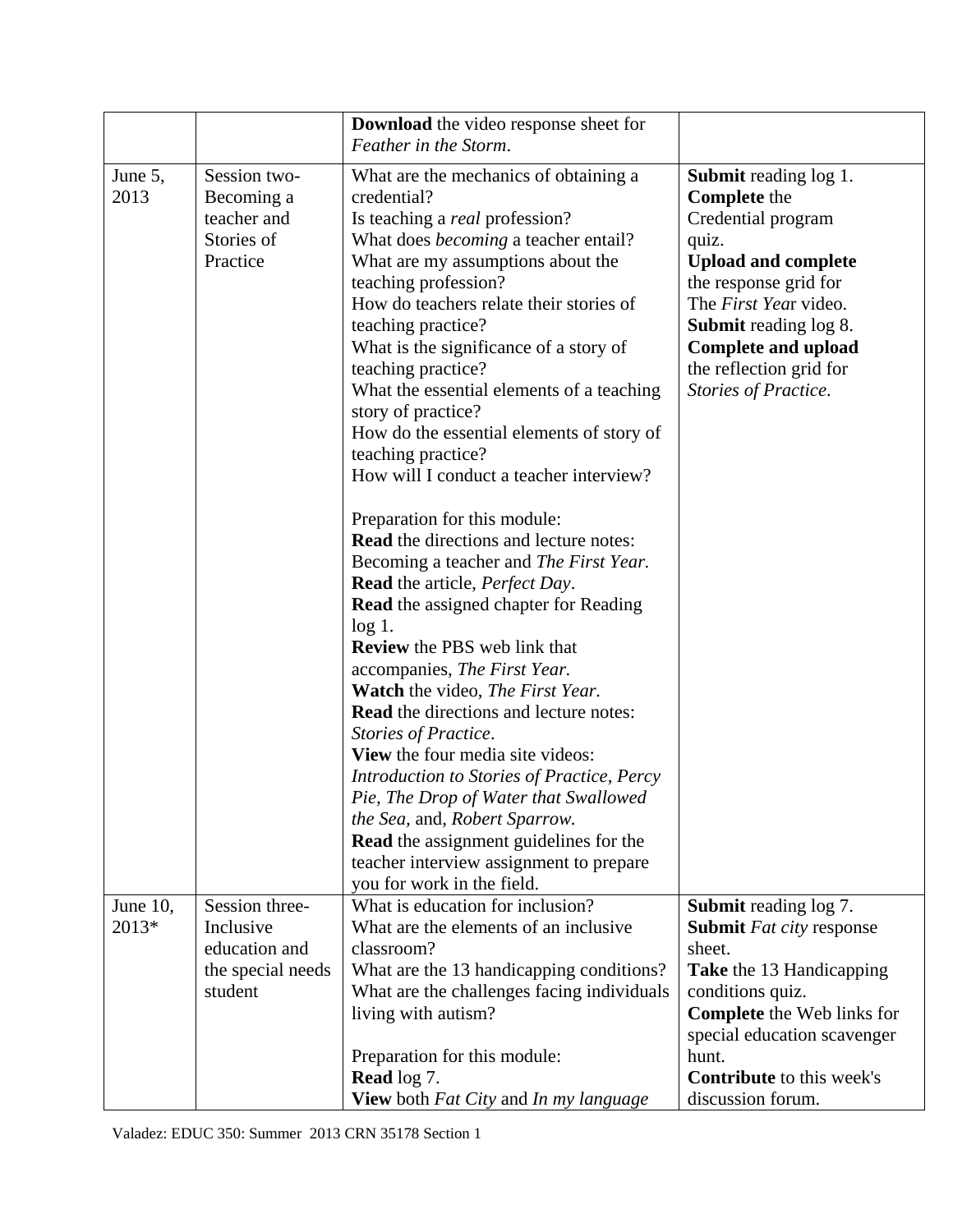|                   |                                                                                                                           | videos.<br><b>Read</b> and <b>study</b> the 13 Handicapping<br>conditions web page.                                                                                                                                                                                                                                                                                                                                                                                                                                                                          |                                                                                                                                                                                                                  |
|-------------------|---------------------------------------------------------------------------------------------------------------------------|--------------------------------------------------------------------------------------------------------------------------------------------------------------------------------------------------------------------------------------------------------------------------------------------------------------------------------------------------------------------------------------------------------------------------------------------------------------------------------------------------------------------------------------------------------------|------------------------------------------------------------------------------------------------------------------------------------------------------------------------------------------------------------------|
|                   |                                                                                                                           | <b>Review</b> the Special education web links.                                                                                                                                                                                                                                                                                                                                                                                                                                                                                                               |                                                                                                                                                                                                                  |
| June 12,<br>2013  | Session four-<br>Ethics in<br>education and<br>Miss Nelson is<br>Missing- a case<br>study                                 | In what ways is teaching a profession?<br>What are the basic ethical standards of the<br>teaching profession?<br>How can I evaluate a teacher's ethical<br>behavior?<br>What are my own ethical standards and<br>how will I address ethical standards of the<br>teaching profession?                                                                                                                                                                                                                                                                         | Submit reading log 6.<br><b>Complete</b> the Ethnics quiz.<br><b>Upload and complete final</b><br>report for Miss Nelson is<br>Missing.<br><b>Contribute</b> to discussion<br>forum.                             |
|                   |                                                                                                                           | Preparation for this module:<br><b>Read</b> the directions and all lecture notes<br>for this module.<br>Study the NEA Code of Ethics.<br>Take the Ethic quiz.<br>Review and upload the brainstorming<br>and final report formats related to this<br>module.                                                                                                                                                                                                                                                                                                  |                                                                                                                                                                                                                  |
| June 17,<br>2013* | Session five-<br>Bloom's<br>taxonomy,<br>Gardner's<br>multiple<br>intelligences,<br>and Maslow's<br>hierarchy of<br>needs | What is Bloom's taxonomy and what is it's<br>significance to education?<br>What are Gardner's multiple intelligences<br>and how are they significant to education?<br>What are Maslow's hierarchy of needs and<br>how to do they impact teaching and<br>learning?<br>What is the role of educational theory and<br>pedagogy?<br>Preparation for this module:<br><b>Read</b> the directions and lecture notes:<br>Bloom's Taxonomy, Gardner's Multiple<br>Intelligences, and Maslow's Hierarchy of<br>Needs.<br><b>Read and study</b> each web link and study | <b>Submit reading log 4.</b><br>Complete the quizzes,<br><b>Bloom's Taxonomy and</b><br>Gardner and Maslow review<br><b>Complete and upload Miss</b><br><b>Nelson is Missing taxonomy</b><br>grid assignment.    |
| June 19,<br>2013  | <b>Session six-Best</b><br>practices in<br>today's<br>classrooms.                                                         | What is the notion of best practice?<br>How are theory, educational research, and<br>practice related to best teaching practices<br>in today's classrooms?<br>What examples of best practice should I<br>look for while during my field<br>observations?<br>Preparation for this module:                                                                                                                                                                                                                                                                     | <b>Submit reading log 2.</b><br><b>Submit the Best practices</b><br>assignment and Current event<br>report.<br><b>Take the NEA Best practice</b><br>brief quiz.<br><b>Submit</b> the teacher interview<br>paper. |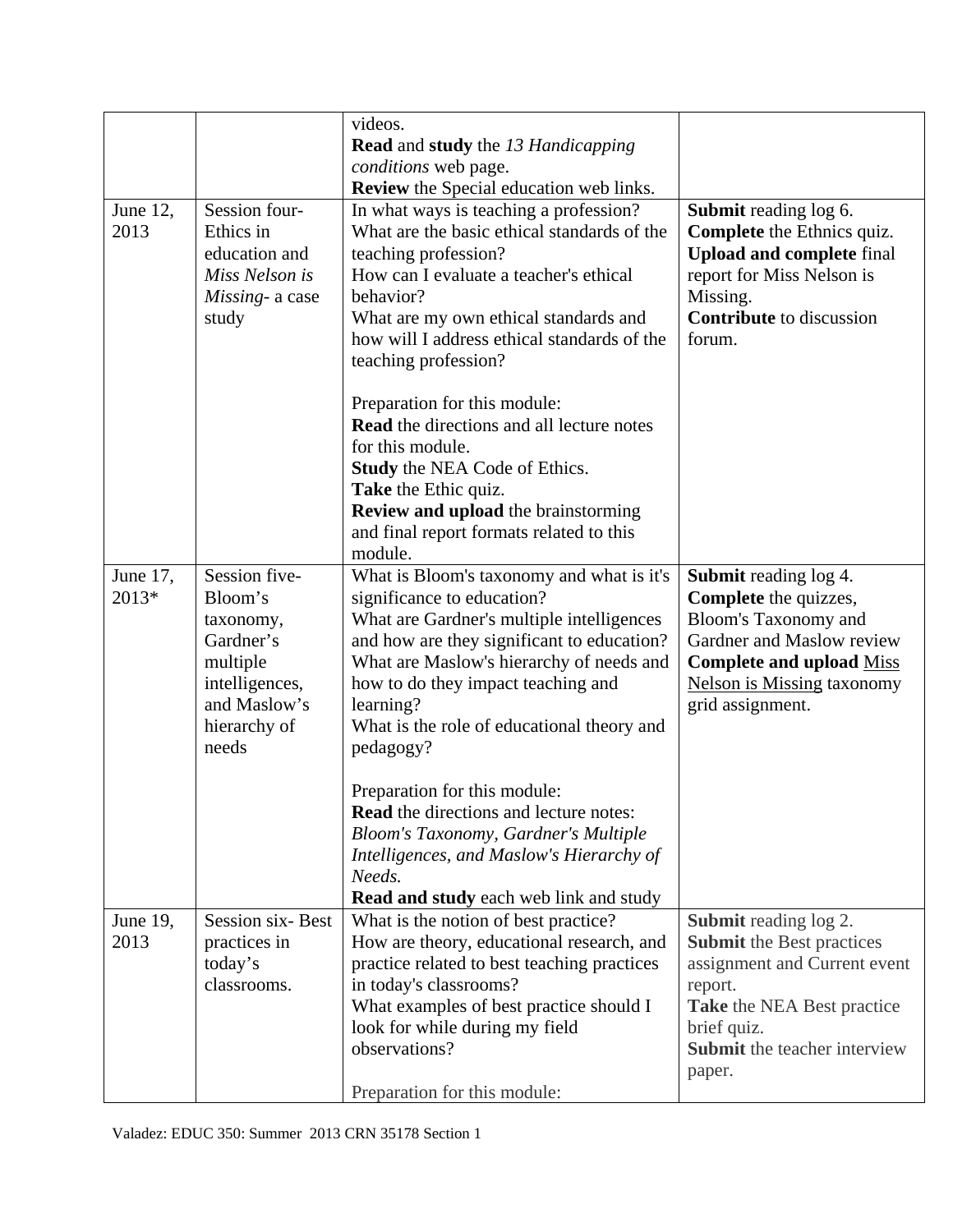|                   |                                                                          | <b>Read</b> the assigned chapter for Reading<br>log 2 and the NEA best practice brief.<br><b>Review and Study the NEA best practices</b><br>web link.<br><b>Review</b> the directions and lecture notes:<br><b>Best Practices, Directions for Best</b><br>practices grid and Current events<br>guidelines.<br><b>Review</b> the directions for the brainstorm<br>activity.<br><b>Download</b> the format for Best practices<br>grid.                                                                                                                                                                                                                                                                                                                                                                                                                          |                                                                                                                                                                                                                                 |
|-------------------|--------------------------------------------------------------------------|---------------------------------------------------------------------------------------------------------------------------------------------------------------------------------------------------------------------------------------------------------------------------------------------------------------------------------------------------------------------------------------------------------------------------------------------------------------------------------------------------------------------------------------------------------------------------------------------------------------------------------------------------------------------------------------------------------------------------------------------------------------------------------------------------------------------------------------------------------------|---------------------------------------------------------------------------------------------------------------------------------------------------------------------------------------------------------------------------------|
| June 24,<br>2013* | Session seven-<br>The immigrant<br>student and<br>bilingual<br>education | What are some of the basics concerning<br>bilingual education?<br>What does the term SDAIE mean and why<br>is it important?<br>What are some of the issues facing<br>immigrant children?<br>What is culture shock?<br>How does culture shock affect immigrant<br>students?<br>Preparation for this module:<br><b>Read</b> the assigned chapter for Reading<br>$log 5$ .<br><b>Read and Study the lecture notes and</b><br>articles provided in the module:<br>Immigrant children and education fact<br>sheet, both Culture<br>Shock articles, English Only article from<br>the L.A. Times, The Gardeners' Story,<br>and the Specially Designed Academic<br>Instruction in English (SDAIE) definition.<br><b>View</b> the module videos: Why bilingual<br>education is important, The importance of<br>bilingual education and Spanish<br>immersion classroom. | <b>Submit</b> reading log 5.<br>Submit the Inclusion paper<br>(The outsider)<br><b>Take</b> the Module 7 quiz.                                                                                                                  |
| June 26,<br>2013  | Session eight-<br>Synectics-On<br>being a creative<br>teacher            | What are the essential aspects of creative<br>teaching?<br>What is Synectics?<br>What are some of the obstacles to<br>teaching creatively?<br>How can a teacher increase creativity in<br>his/her classroom?<br>Preparation for this module:                                                                                                                                                                                                                                                                                                                                                                                                                                                                                                                                                                                                                  | Submit reading log 10.<br><b>Submit Synectics analogy</b><br>grid assignment.<br>Submit your philosophy of<br>education brainstorm activity.<br><b>Complete</b> the Synectics quiz<br><b>Contribute</b> to discussion<br>forum. |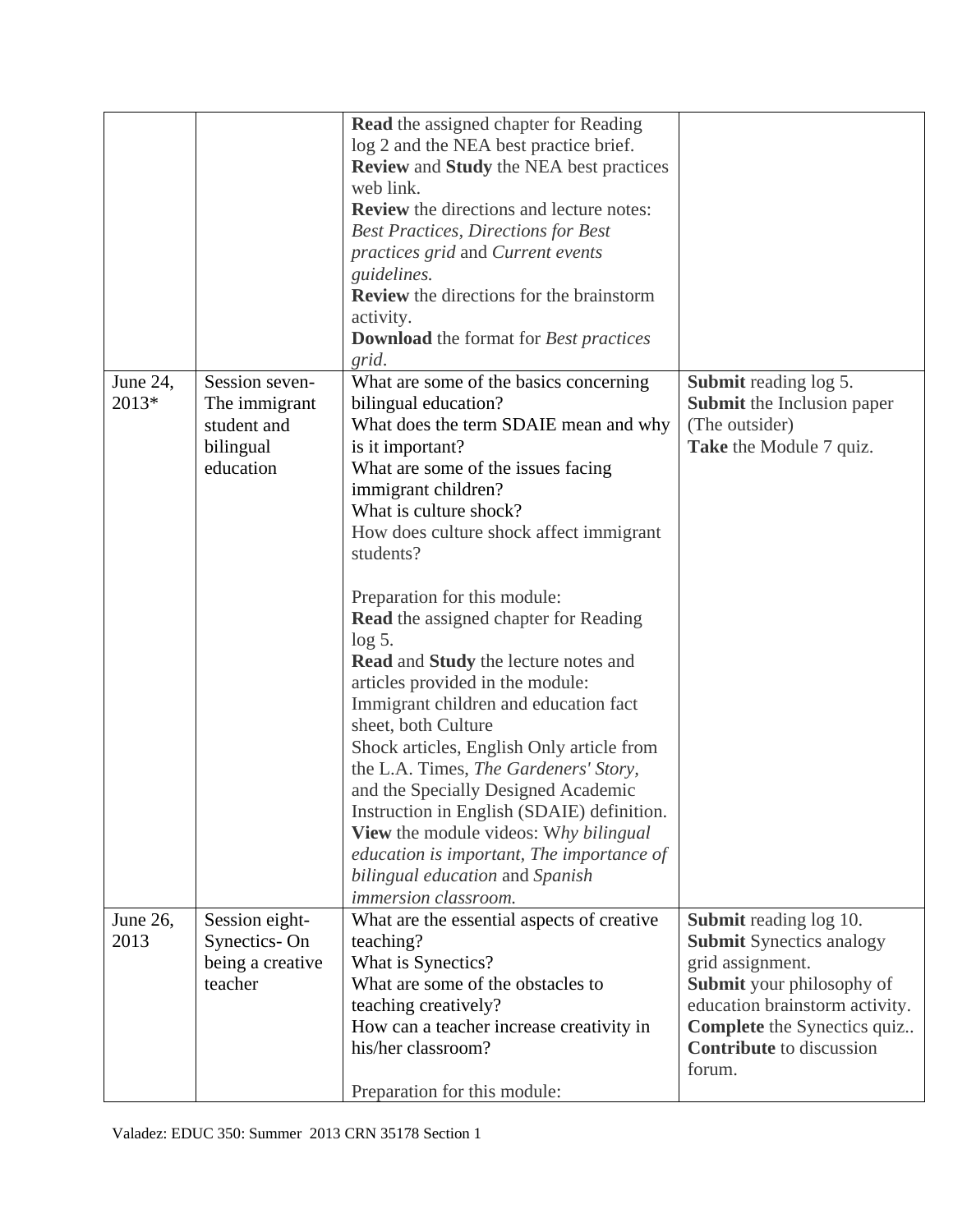|                  |                                              | <b>Read</b> the assigned chapter for Reading<br>$log 10$ .<br><b>Read and Study the lecture notes for</b><br>Creativity and teaching and Synectics grid<br>analogy notes and directions, and the<br>Creative Space on-line magazine.<br><b>Upload</b> the Synectics analogies grid<br>format.<br>View and Study the Synectics- On being<br>a creative teacher Power Point                                                                                                                                                                                                                               |                                                                                                                                                                                                                                                                                                                                    |
|------------------|----------------------------------------------|---------------------------------------------------------------------------------------------------------------------------------------------------------------------------------------------------------------------------------------------------------------------------------------------------------------------------------------------------------------------------------------------------------------------------------------------------------------------------------------------------------------------------------------------------------------------------------------------------------|------------------------------------------------------------------------------------------------------------------------------------------------------------------------------------------------------------------------------------------------------------------------------------------------------------------------------------|
|                  |                                              | presentation.<br><b>View</b> the module videos Creativity in the<br>classroom (dance), Why teach creativity?,<br>and Mistakes                                                                                                                                                                                                                                                                                                                                                                                                                                                                           |                                                                                                                                                                                                                                                                                                                                    |
| July 1,<br>2013  | Session nine-<br>Gay student, Gay<br>teacher | What are the challenges faced by the<br>LGBT student?<br>Why do we need to consider the LGBT<br>student?<br>What are some of the obstacles faced by<br>the LGBT student?<br>How can one become a more effective<br>teacher for the LGBT student?<br>Preparation for this module:<br>Read the assigned chapter for Reading<br>$log 3$ .<br><b>Read and Study the lecture notes for</b><br>Module 12, Gay student, Gay teacher, the<br>reading entitled, Pizza, and the Queer<br>Coyotes article.<br>View and Study the CTA bullying<br>webpage.<br>View the module video Bullying video,<br>YouTube link | Submit reading log 3.<br><b>Submit Philosophy of</b><br>teaching and learning<br>assignment.<br>Submit review of web CTA<br>bullying webpage resource.<br><b>Contribute</b> to discussion<br>forum.                                                                                                                                |
| July 3,<br>2013* | Session ten-<br>Presentations                | What are the more current issues facing<br>education today?<br>What information will my classmates<br>provide that will enhance my<br>understanding of schooling in the United<br>States?<br>What do I agree with and what do I<br>disagree with in regard to the information<br>provide by classmates?<br>Preparation for this module:<br><b>Read and Study the presentations</b>                                                                                                                                                                                                                      | Submit your critique of the<br>presentations provided in this<br>module. (Submit your<br>presentation in the Presenter's<br>forum.) Remember to submit<br>both your presentation and a<br>final report in this module of<br>this course.<br>Submit your final<br>presentation report.<br><b>Contribute</b> to discussion<br>forum. |